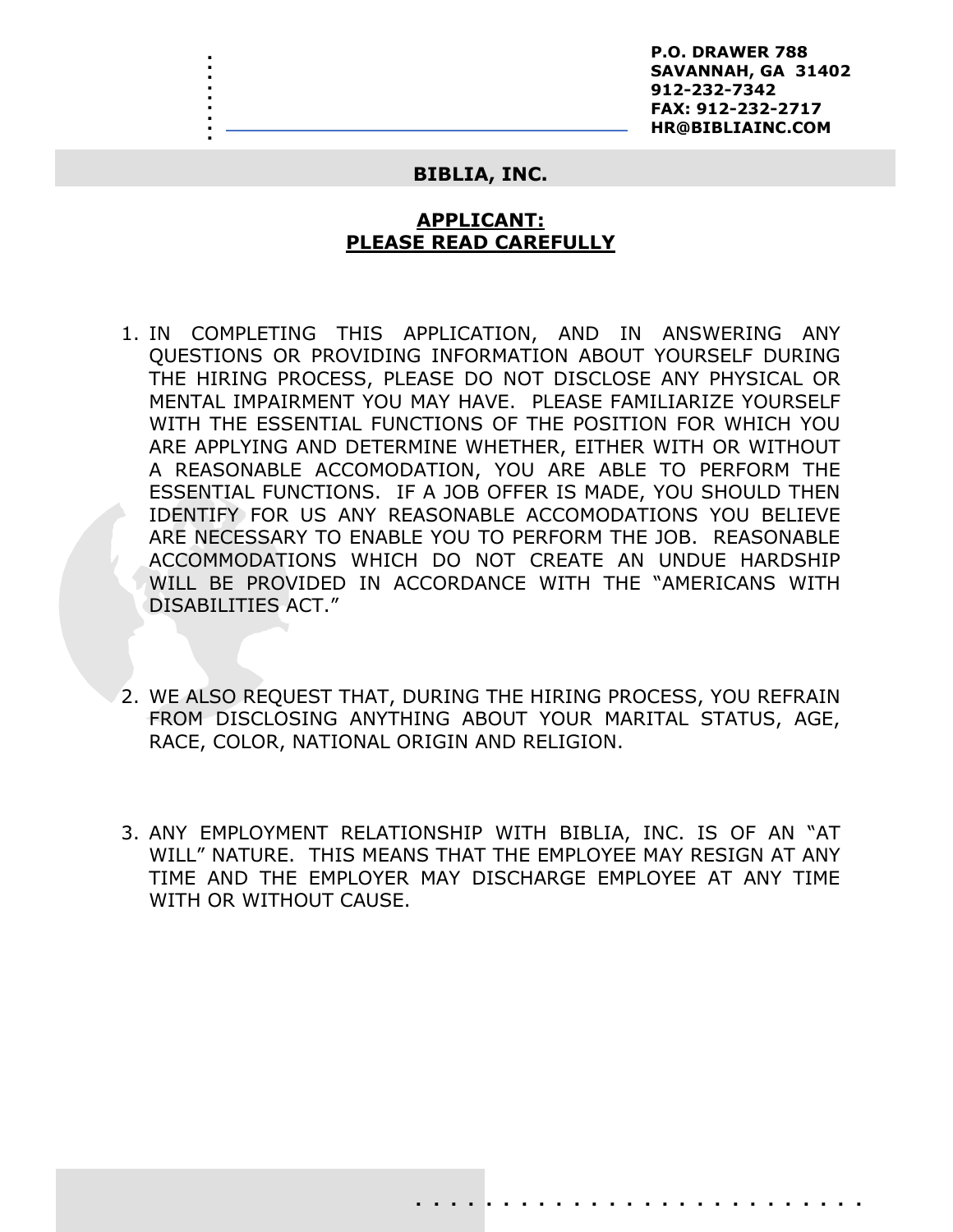**FOR OFFICE USE ONLY**

INTERVIEW DATE: \_\_\_\_\_\_\_\_\_\_\_\_\_\_\_\_\_\_\_\_\_\_\_\_\_\_\_ INTERVIEW TIME: \_\_\_\_\_\_\_\_\_\_\_\_\_\_\_\_\_\_\_ RATE QUOTED: \_\_\_\_\_\_\_\_\_\_\_\_\_\_\_\_\_\_\_\_\_\_\_\_\_\_\_\_\_\_ INTERVIEWED BY: \_\_\_\_\_\_\_\_\_\_\_\_\_\_\_\_\_\_\_

## **BIBLIA, INC. APPLICATION FOR EMPLOYMENT**

| ,我们也不能在这里的时候,我们也不能在这里的时候,我们也不能会在这里的时候,我们也不能会在这里的时候,我们也不能会在这里的时候,我们也不能会在这里的时候,我们也不                                                                                                                                              |            |                     |  |  |  |
|--------------------------------------------------------------------------------------------------------------------------------------------------------------------------------------------------------------------------------|------------|---------------------|--|--|--|
|                                                                                                                                                                                                                                |            |                     |  |  |  |
| EMAIL ADDRESS: University of the contract of the contract of the contract of the contract of the contract of the contract of the contract of the contract of the contract of the contract of the contract of the contract of t |            |                     |  |  |  |
|                                                                                                                                                                                                                                |            |                     |  |  |  |
|                                                                                                                                                                                                                                |            |                     |  |  |  |
|                                                                                                                                                                                                                                |            |                     |  |  |  |
| Have you ever been employed here before? If yes, give date: _____________YES_____NO____                                                                                                                                        |            |                     |  |  |  |
| YES____ NO____<br>Are you currently on "layoff" status and subject to recall?                                                                                                                                                  |            |                     |  |  |  |
| Will you work as needed?<br>$YES$ $NO$ $\qquad$                                                                                                                                                                                |            |                     |  |  |  |
| Does the telephone number you listed have a voice mail set up?<br>YES___ NO___                                                                                                                                                 |            |                     |  |  |  |
| Will you work Saturday and/or Sunday as needed?<br>YES___ NO___                                                                                                                                                                |            |                     |  |  |  |
| Are you able to meet the attendance requirements for this position?                                                                                                                                                            |            | YES___ NO___        |  |  |  |
| Have you ever been convicted of a felony? If yes, please explain:                                                                                                                                                              |            | $YES$ $NO$ $\qquad$ |  |  |  |
| Do you have a reliable means of transportation that can get you to work any time of day or                                                                                                                                     |            |                     |  |  |  |
| night?                                                                                                                                                                                                                         | <b>YES</b> | $NO_{\_\_\_\_\_}$   |  |  |  |

Can you lift at least 75 lbs? YES\_\_\_ NO\_\_\_ Do you have TWIC card? If so, what is the expiration date?  $YES$   $YES$   $NO$   $MOS$ Do you have a valid driver's license? What is the expiration date? \_\_\_\_\_\_\_ YES\_\_\_ NO\_\_\_

## **BY SIGNING BELOW, YOU INDICATE THAT IF YOU ARE HIRED BY BIBLIA, INC., YOU WILL COMPLY WITH ALL THE REQUIREMENTS, RULES, AND POLICIES DOCUMENTED IN THE MOST CURRENT BIBLIA, INC. EMPLOYEE HANDBOOK.**

\_\_\_\_\_\_\_\_\_\_\_\_\_\_\_\_\_\_\_\_\_\_\_\_\_\_\_\_\_\_\_\_\_ (Signature) \_\_\_\_\_\_\_\_\_\_\_\_\_\_\_\_\_\_\_\_\_\_\_ (Date)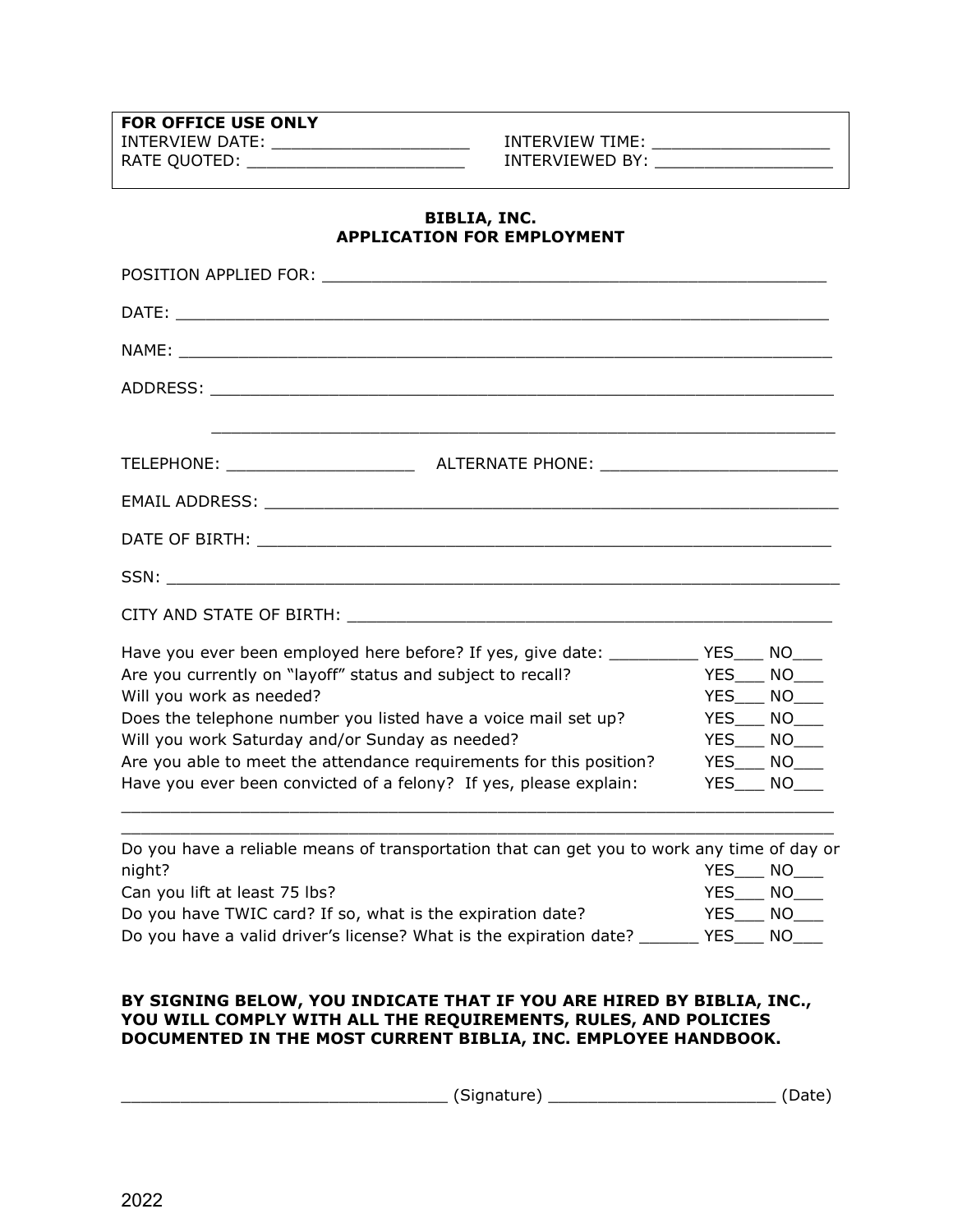### **EMPLOYMENT HISTORY**

Please provide the following information of your past employment by starting with your present or most recent job.

|                                                   | From the control of the control of the control of the control of the control of the control of the control of the control of the control of the control of the control of the control of the control of the control of the con | to |
|---------------------------------------------------|--------------------------------------------------------------------------------------------------------------------------------------------------------------------------------------------------------------------------------|----|
| Address                                           | Job Title <b>Solution</b>                                                                                                                                                                                                      |    |
|                                                   |                                                                                                                                                                                                                                |    |
|                                                   | Rate                                                                                                                                                                                                                           |    |
| Summarize work performed and job responsibilities |                                                                                                                                                                                                                                |    |
|                                                   |                                                                                                                                                                                                                                |    |
|                                                   |                                                                                                                                                                                                                                |    |
|                                                   |                                                                                                                                                                                                                                |    |

| Employer___________                                                      | From the second second second second second second second second second second second second second second second second second second second second second second second second second second second second second second sec | τо |
|--------------------------------------------------------------------------|--------------------------------------------------------------------------------------------------------------------------------------------------------------------------------------------------------------------------------|----|
| Address                                                                  | Job Title                                                                                                                                                                                                                      |    |
| Telephone<br><u> 1989 - Johann Stoff, amerikansk politiker (d. 1989)</u> | Supervisor                                                                                                                                                                                                                     |    |
|                                                                          | Rate                                                                                                                                                                                                                           |    |
| Summarize work performed and job responsibilities                        |                                                                                                                                                                                                                                |    |
|                                                                          |                                                                                                                                                                                                                                |    |

 $\_$  , and the set of the set of the set of the set of the set of the set of the set of the set of the set of the set of the set of the set of the set of the set of the set of the set of the set of the set of the set of th

### **SKILLS & QUALIFICATIONS**

Summarize any training, skills, licenses and or certificates that may qualify you as being able to perform job related functions in the position for which you are applying:

 $\_$  , and the set of the set of the set of the set of the set of the set of the set of the set of the set of the set of the set of the set of the set of the set of the set of the set of the set of the set of the set of th  $\_$  , and the set of the set of the set of the set of the set of the set of the set of the set of the set of the set of the set of the set of the set of the set of the set of the set of the set of the set of the set of th

 $\_$  , and the set of the set of the set of the set of the set of the set of the set of the set of the set of the set of the set of the set of the set of the set of the set of the set of the set of the set of the set of th Check any of the following trades for which you are qualified:

\_\_\_Carpenter \_\_\_Crane Operator \_\_\_Ship fitter \_\_\_Machinist \_\_\_Electrician \_\_\_Welder

\_\_\_Rigger \_\_\_Pipefitter \_\_\_Painter \_\_\_Sandblaster \_\_\_Laborer \_\_\_Mechanic

| <b>EDUCATION</b>   |             |                                |                     |               |
|--------------------|-------------|--------------------------------|---------------------|---------------|
| <b>TYPE</b>        | <b>NAME</b> | <b>LOCATION   YEARS ATTEND</b> | <b>COURSE STUDY</b> | <b>DEGREE</b> |
|                    |             |                                |                     |               |
| <b>GRADE</b>       |             |                                |                     |               |
|                    |             |                                |                     |               |
| <b>HIGH SCHOOL</b> |             |                                |                     |               |
|                    |             |                                |                     |               |
| <b>COLLEGE</b>     |             |                                |                     |               |
|                    |             |                                |                     |               |
| <b>VOCATIONAL</b>  |             |                                |                     |               |
|                    |             |                                |                     |               |
| <b>OTHER</b>       |             |                                |                     |               |
|                    |             |                                |                     |               |
|                    |             |                                |                     |               |